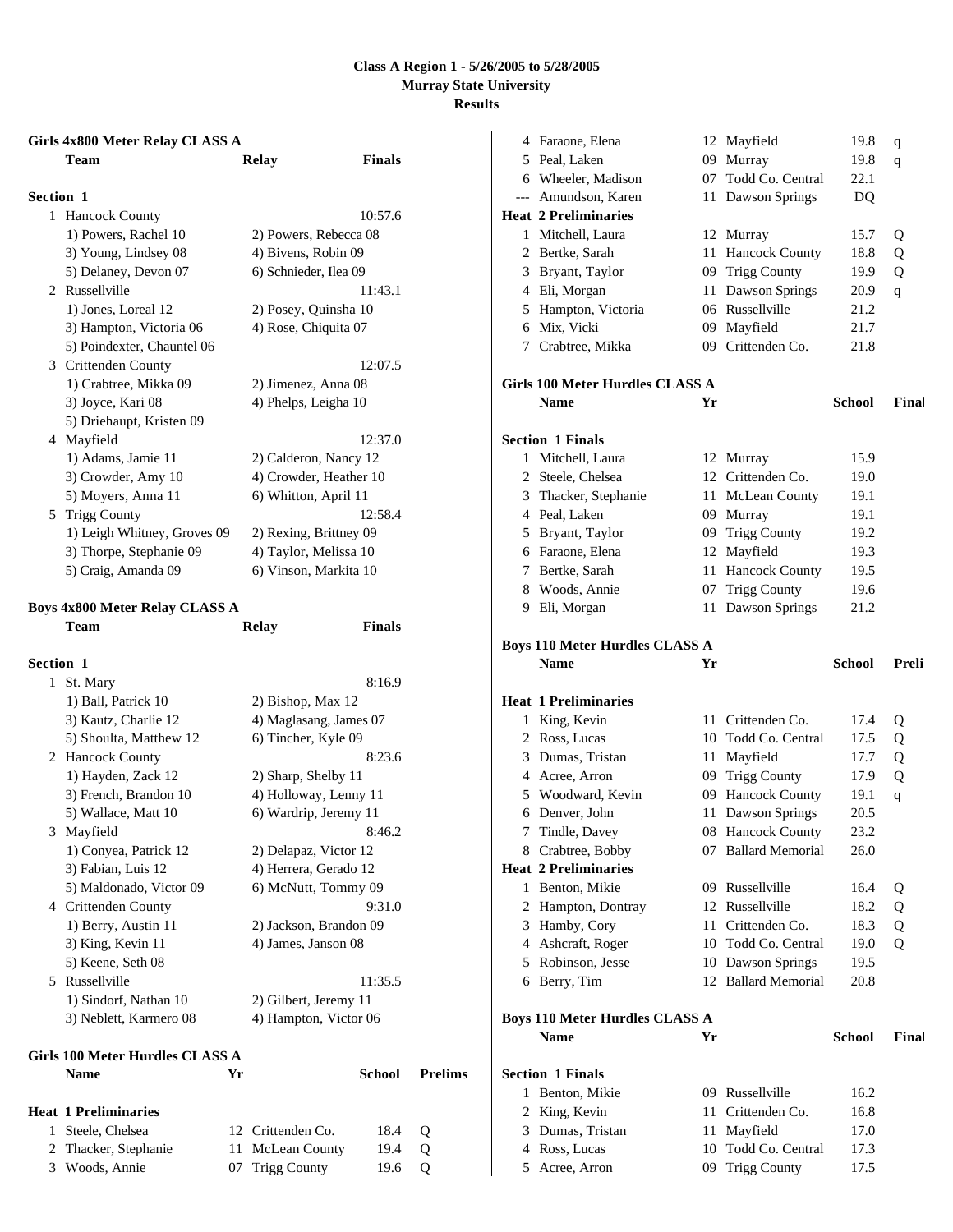|   | 6 Hamby, Cory                                     |    | 11 Crittenden Co.                       | 19.1          |                |
|---|---------------------------------------------------|----|-----------------------------------------|---------------|----------------|
|   | 7 Ashcraft, Roger                                 |    | 10 Todd Co. Central                     | 19.4          |                |
|   | 8 Woodward, Kevin                                 |    | 09 Hancock County                       | 19.5          |                |
|   | 9 Hampton, Dontray                                |    | 12 Russellville                         | 19.6          |                |
|   |                                                   |    |                                         |               |                |
|   | Girls 100 Meter Dash CLASS A<br><b>Name</b>       | Yr |                                         | School        | <b>Prelims</b> |
|   |                                                   |    |                                         |               |                |
|   | <b>Heat 1 Preliminaries</b>                       |    |                                         |               |                |
|   | 1 Smith, Sharika                                  |    | 09 Fulton County                        | 12.1          | Q              |
|   | 2 Dandridge, Shonay                               | 11 | Russellville                            | 13.0          | Q              |
|   | 3 LeBlanc, Amena                                  |    | 08 Todd Co. Central                     | 13.4          | q              |
|   | 4 Bates, Mary                                     | 11 | McLean County                           | 13.6          | q              |
|   | 5 Wilson, Callie                                  |    | 09 Murray                               | 14.5          |                |
|   | 6 Guess, Elizabeth                                |    | 11 Crittenden Co.                       | 14.6          |                |
|   | <b>Heat 2 Preliminaries</b>                       |    |                                         |               |                |
|   | 1 Thaxton, Kristen                                |    | 07 Hancock County                       | 13.2          | Q              |
|   | 2 Ross, Brittany                                  | 11 | Mayfield                                | 13.5          | Q              |
|   | 3 King, Kem                                       | 11 | Todd Co. Central                        | 13.7          |                |
|   | 4 Sturm, Kirsten                                  |    | 09 St. Mary                             | 13.9          |                |
|   | 5 Mathieu, Jessie                                 |    | 11 Crittenden Co.                       | 14.1          |                |
|   | 6 Peal, Laken                                     |    | 09 Murray                               | 14.4          |                |
|   | 7 Hayden, Jaclyn                                  |    | 10 McLean County                        | 16.1          |                |
|   | <b>Heat 3 Preliminaries</b>                       |    |                                         |               |                |
|   | 1 Elam, Chloe                                     |    | 10 Russellville                         | 12.7          | Q              |
|   | 2 Bess, Gwenetta                                  |    | 09 Fulton County                        | 13.4          | Q              |
|   | 3 Ford, Haley                                     |    | 10 St. Mary                             | 13.6          | q              |
|   | 4 Acree, Janada                                   | 08 | <b>Trigg County</b>                     | 14.4          |                |
|   | 5 Whitton, April                                  | 11 | Mayfield                                | 14.9          |                |
|   | Girls 100 Meter Dash CLASS A                      |    |                                         |               |                |
|   | <b>Name</b>                                       | Yr |                                         | <b>School</b> | <b>Finals</b>  |
|   | <b>Section 1 Finals</b>                           |    |                                         |               |                |
| 1 | Smith, Sharika                                    |    | 09 Fulton County                        | 12.2          |                |
|   | 2 Elam, Chloe                                     |    | 10 Russellville                         | 13.2          |                |
| 3 | Dandridge, Shonay                                 | 11 | Russellville                            | 13.2          |                |
| 4 | Thaxton, Kristen                                  | 07 | <b>Hancock County</b>                   | 13.4          |                |
|   | 5 Ford, Haley                                     |    | 10 St. Mary                             | 13.4          |                |
|   | 6 LeBlanc, Amena                                  | 08 | Todd Co. Central                        | 13.4          |                |
|   | 7 Bess, Gwenetta                                  | 09 | <b>Fulton County</b>                    | 13.6          |                |
|   | 8 Ross, Brittany                                  | 11 | Mayfield                                | 13.8          |                |
|   | 9 Bates, Mary                                     | 11 | McLean County                           | 13.9          |                |
|   |                                                   |    |                                         |               |                |
|   | <b>Boys 100 Meter Dash CLASS A</b><br><b>Name</b> | Yr |                                         | <b>School</b> | <b>Prelims</b> |
|   |                                                   |    |                                         |               |                |
|   |                                                   |    |                                         |               |                |
|   | <b>Heat 1 Preliminaries</b>                       |    |                                         |               |                |
| 1 | Troupe, Rashad                                    | 11 | Murray                                  | 11.0          | Q              |
| 2 | Sydnor, Dustin                                    |    | 09 Russellville                         | 11.4          | Q              |
|   | 3 Dean, Michael                                   |    | 12 Hancock County                       | 12.1          | q              |
|   | 4 Moffat, James                                   | 11 | <b>Fulton County</b>                    | 12.6          |                |
|   | 5 Hicks, Ryan                                     |    | 10 McLean County                        | 14.3          |                |
|   | <b>Heat 2 Preliminaries</b>                       |    |                                         |               |                |
| 1 | Busby, Malcolm<br>2 Russell, Frank                |    | 12 Fulton County<br><b>Trigg County</b> | 10.9          | Q              |

| 3 | Moss, Shawnte                      |    | 12 Crittenden Co.        | 11.9           | q     |
|---|------------------------------------|----|--------------------------|----------------|-------|
|   | 4 Ruby, Josh                       |    | 10 Hancock County        | 12.7           |       |
|   | 5 Tucker, Robert                   |    | 09 Mayfield              | 12.7           |       |
|   | <b>Heat 3 Preliminaries</b>        |    |                          |                |       |
|   | 1 Hill, Tim                        |    | 12 Crittenden Co.        | 10.8           | Q     |
|   | 2 Wilson, Jon                      |    | 10 Murray                | 11.0           | Q     |
|   | 3 Hampton, Chris                   |    | 12 Russellville          | 11.2           | q     |
|   | 4 Lawson, Jonathen                 |    | 08 Mayfield              | 13.4           |       |
|   | 5 Barnett, Marc                    |    | 10 McLean County         | 14.6           |       |
|   |                                    |    |                          |                |       |
|   | <b>Boys 100 Meter Dash CLASS A</b> |    |                          |                |       |
|   | <b>Name</b>                        | Yr |                          | <b>School</b>  | Final |
|   | <b>Section 1 Finals</b>            |    |                          |                |       |
|   | 1 Hill, Tim                        |    | 12 Crittenden Co.        | 10.7           |       |
|   | 2 Troupe, Rashad                   | 11 | Murray                   | 10.9           |       |
|   | 3 Busby, Malcolm                   |    | 12 Fulton County         | 11.1           |       |
|   | 4 Wilson, Jon                      |    | 10 Murray                | 11.2           |       |
|   | 5 Hampton, Chris                   |    | 12 Russellville          | 11.3           |       |
|   | 6 Russell, Frank                   |    | 12 Trigg County          | 11.4           |       |
|   | 7 Sydnor, Dustin                   |    | 09 Russellville          | 11.5           |       |
|   | 8 Moss, Shawnte                    |    | 12 Crittenden Co.        | 12.0           |       |
|   | 9 Dean, Michael                    |    | 12 Hancock County        | 12.2           |       |
|   |                                    |    |                          |                |       |
|   | Girls 4x200 Meter Relay CLASS A    |    |                          |                |       |
|   | <b>Team</b>                        |    | <b>Relay</b>             | <b>Prelims</b> |       |
|   | <b>Heat 1 Preliminaries</b>        |    |                          |                |       |
| 1 | Mayfield                           |    |                          | 1:53.4         | Q     |
|   | 1) Benjamin, Heather 10            |    | 2) Byrn, Kirsten 10      |                |       |
|   | 3) Insco, Jerrika 10               |    | 4) Ross, Brittany 11     |                |       |
|   | 5) Williams, Chrisdion 12          |    | 6) Faraone, Elena 12     |                |       |
|   | 2 Hancock County                   |    |                          | 1:57.6         | Q     |
|   | 1) Boarman, Kelsey 08              |    | 2) Thaxton, Kristen 07   |                |       |
|   | 3) Saltzman, Abbie 12              |    | 4) Powers, Rachel 10     |                |       |
|   | 5) Williamson, Betty Jane 08       |    | 6) Potter, Shiree 07     |                |       |
|   | 3 McLean County                    |    |                          | 1:59.0         | Q     |
|   | 1) Swift, Elizabeth 07             |    | 2) Thacker, Stephanie 11 |                |       |
|   | 3) Bates, Mary 11                  |    | 4) Shocklee, Emily 10    |                |       |
|   | 5) Austin, Laura 10                |    | 6) Ayer, Tiffaney 10     |                |       |
| 4 | <b>Todd County Central</b>         |    |                          | 2:02.4         | Q     |
|   | 1) Clayton, Danielle 08            |    | 2) Dalyrimple, Ashley 08 |                |       |
|   | 3) Fort, Cyerra 11                 |    | 4) LeBlanc, Amena 08     |                |       |
|   | 5) Lucas, Joy 08                   |    | 6) Martin, Fontay 11     |                |       |
| 5 | <b>Fulton County</b>               |    |                          | 2:03.2         | q     |
|   | 1) Johnson, Destany 08             |    | 2) Dean, Deanna 08       |                |       |
|   | 3) Bess, Gwendolyn 10              |    | 4) Kinney, Latequa 08    |                |       |
|   | 5) Bess, Gianna 07                 |    | 6) Mayes, Tequilla 07    |                |       |
| 6 | Dawson Springs                     |    |                          | 2:16.0         |       |
|   | 1) Martin, Sara 10                 |    | 2) Bourland, Brittany 10 |                |       |
|   | 3) Hicks, Nikki 11                 |    | 4) Linton, Amanda 11     |                |       |
|   | 5) Eli, Morgan 11                  |    |                          |                |       |
|   | <b>Heat 2 Preliminaries</b>        |    |                          |                |       |
| 1 | Russellville                       |    |                          | 1:54.1         | Q     |
|   | 1) Dandridge, Antionette 12        |    | 2) Dandridge, Shonay 11  |                |       |
|   | 3) Elam, Chloe 10                  |    | 4) Mayo, Courtney 09     |                |       |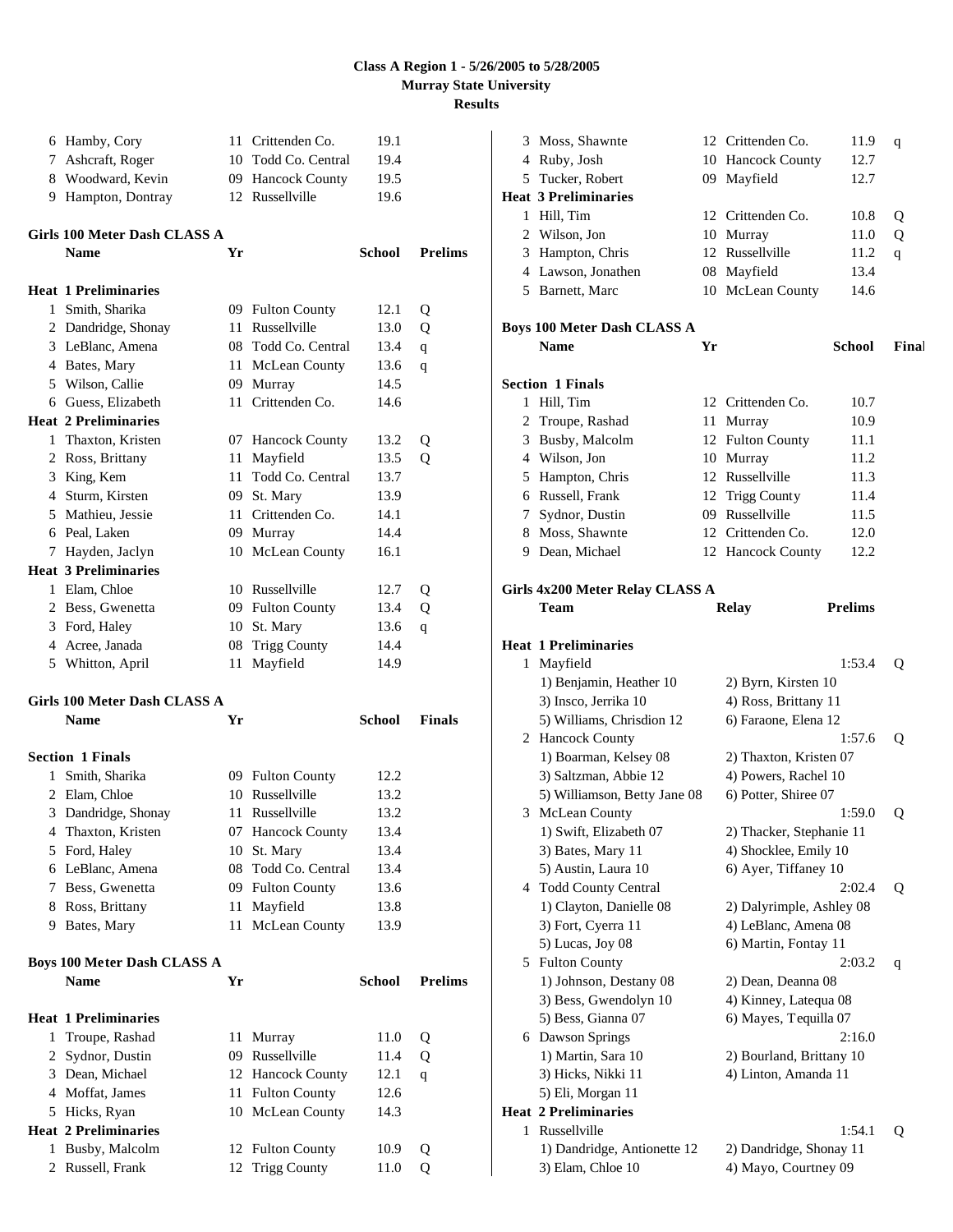|   | 5) Posey, Quinsha 10                                    |                                              |                          |   |
|---|---------------------------------------------------------|----------------------------------------------|--------------------------|---|
|   | 2 Trigg County                                          |                                              | 1:56.6                   | Q |
|   | 1) Acree, Janada 08                                     | 2) Boyd, LaQuisha 10                         |                          |   |
|   | 3) Kale, Jasimine 08                                    | 4) Mayes, Lanika 11                          |                          |   |
|   | 5) Bryant, Taylor 09                                    | 6) Want, Melanie 08                          |                          |   |
|   | Heat 2 Preliminaries  (Girls 4x200 Meter Relay CLASS A) |                                              |                          |   |
|   | Team                                                    | <b>Relay</b>                                 | <b>Prelims</b>           |   |
|   |                                                         |                                              |                          |   |
| 3 | <b>Ballard Memorial</b>                                 |                                              | 2:04.8                   | Q |
|   | 1) Stone, Shakita 12                                    | 2) Bodell, Stephanie 10                      |                          |   |
|   | 3) McDanel, Brittany 10                                 | 4) Hudson, Hannah 08                         |                          |   |
|   | 5) Rodgers, Jessica 11                                  | 6) Lewis, Rossine 10                         |                          |   |
|   | 4 St. Mary                                              |                                              | 2:06.0                   | Q |
|   | 1) Anderson, Bridget 12                                 | 2) Ford, Haley 10                            |                          |   |
|   | 3) Sturm, Kirsten 09                                    | 4) Durbin, Samantha 09                       |                          |   |
|   | 5) Warren, Olivia 07                                    | 6) Harbison, Kalie 06                        |                          |   |
|   | --- Crittenden County<br>1) Cozart, Breanna 09          |                                              | DQ                       |   |
|   |                                                         | 2) Mathieu, Jessie 11                        |                          |   |
|   | 3) Jimenez, Anna 08<br>5) Guess, Elizabeth 11           | 4) Easley, Darah 10<br>6) Crabtree, Mikka 09 |                          |   |
|   |                                                         |                                              |                          |   |
|   | Girls 4x200 Meter Relay CLASS A                         |                                              |                          |   |
|   | Team                                                    | Relay                                        | <b>Finals</b>            |   |
|   |                                                         |                                              |                          |   |
|   | <b>Section 1 Finals</b>                                 |                                              |                          |   |
| 1 | Russellville                                            |                                              | 1:50.7                   |   |
|   | 1) Dandridge, Antionette 12                             |                                              | 2) Dandridge, Shonay 11  |   |
|   | 3) Elam, Chloe 10                                       | 4) Mayo, Courtney 09                         |                          |   |
|   | 5) Posey, Quinsha 10                                    |                                              |                          |   |
|   | 2 Trigg County                                          |                                              | 1:54.0                   |   |
|   | 1) Acree, Janada 08                                     | 2) Boyd, LaQuisha 10                         |                          |   |
|   | 3) Kale, Jasimine 08                                    | 4) Mayes, Lanika 11                          |                          |   |
|   | 5) Bryant, Taylor 09                                    | 6) Want, Melanie 08                          |                          |   |
|   | 3 Hancock County                                        |                                              | 1:54.1                   |   |
|   | 1) Boarman, Kelsey 08                                   | 2) Thaxton, Kristen 07                       |                          |   |
|   | 3) Saltzman, Abbie 12                                   | 4) Powers, Rachel 10                         |                          |   |
|   | 5) Williamson, Betty Jane 08                            | 6) Potter, Shiree 07                         |                          |   |
|   | 4 Mayfield                                              |                                              | 1:54.1                   |   |
|   | 1) Benjamin, Heather 10<br>3) Insco, Jerrika 10         | 2) Byrn, Kirsten 10<br>4) Ross, Brittany 11  |                          |   |
|   | 5) Williams, Chrisdion 12                               | 6) Faraone, Elena 12                         |                          |   |
|   | 5 McLean County                                         |                                              | 1:58.5                   |   |
|   | 1) Swift, Elizabeth 07                                  |                                              | 2) Thacker, Stephanie 11 |   |
|   | 3) Bates, Mary 11                                       | 4) Shocklee, Emily 10                        |                          |   |
|   | 5) Austin, Laura 10                                     | 6) Ayer, Tiffaney 10                         |                          |   |
|   | 6 Ballard Memorial                                      |                                              | 2:01.3                   |   |
|   | 1) Stone, Shakita 12                                    | 2) Bodell, Stephanie 10                      |                          |   |
|   | 3) McDanel, Brittany 10                                 | 4) Hudson, Hannah 08                         |                          |   |
|   | 5) Rodgers, Jessica 11                                  | 6) Lewis, Rossine 10                         |                          |   |
|   | 7 Todd County Central                                   |                                              | 2:01.9                   |   |
|   | 1) Clayton, Danielle 08                                 |                                              | 2) Dalyrimple, Ashley 08 |   |
|   | 3) Fort, Cyerra 11                                      | 4) LeBlanc, Amena 08                         |                          |   |
|   | 5) Lucas, Joy 08                                        | 6) Martin, Fontay 11                         |                          |   |
| 8 | St. Mary                                                |                                              | 2:02.6                   |   |
|   | 1) Anderson, Bridget 12                                 | 2) Ford, Haley 10                            |                          |   |

3) Sturm, Kirsten 09 4) Durbin, Samantha 09

| 8                | <b>Fulton County</b>                  |    |                       | 2:02.6        |       |
|------------------|---------------------------------------|----|-----------------------|---------------|-------|
|                  | 1) Johnson, Destany 08                |    | 2) Dean, Deanna 08    |               |       |
|                  | 3) Bess, Gwendolyn 10                 |    | 4) Kinney, Latequa 08 |               |       |
|                  | 5) Bess, Gianna 07                    |    | 6) Mayes, Tequilla 07 |               |       |
|                  | <b>Boys 4x200 Meter Relay CLASS A</b> |    |                       |               |       |
|                  | Team                                  |    | <b>Relay</b>          | <b>Finals</b> |       |
| <b>Section 1</b> |                                       |    |                       |               |       |
|                  | 1 Murray                              |    |                       | 1:35.0        |       |
|                  | 1) Anderson, Logan 12                 |    | 2) Gayman, Soloman 12 |               |       |
|                  | 3) Masthay, Ted 09                    |    | 4) Wilson, Jon 10     |               |       |
|                  | 5) Barth, Cameron 11                  |    | 6) Troupe, Rashad 11  |               |       |
|                  | 2 Trigg County                        |    |                       | 1:35.2        |       |
|                  | 1) Acree, Dennis 12                   |    |                       |               |       |
|                  | 3 Crittenden County                   |    |                       | 1:37.7        |       |
|                  | 4 Hancock County                      |    |                       | 1:39.4        |       |
|                  | 1) Sharp, Shelby 11                   |    | 2) Holloway, Lenny 11 |               |       |
|                  | 5 Russellville                        |    |                       | 1:40.7        |       |
|                  | 1) Benton, Mikie 09                   |    | 2) Sydnor, Dustin 09  |               |       |
|                  | 3) Hampton, Chris 12                  |    | 4) Bibb, Lance 12     |               |       |
|                  | 6 McLean County                       |    |                       | 1:50.3        |       |
|                  | 7 St. Mary                            |    |                       | 1:50.3        |       |
|                  | 8 Fulton County                       |    |                       | 2:06.9        |       |
|                  | 1) Crumble, Tevin 07                  |    | 2) Glosson, Tyler 07  |               |       |
|                  | 3) Gaston, Rakim 07                   |    | 4) Alexander, Rod 08  |               |       |
|                  | 5) Zoellner, Richey 08                |    | 6) Zoellner, Cody 07  |               |       |
|                  | --- Mayfield                          |    |                       | <b>DNF</b>    |       |
|                  | Girls 1600 Meter Run CLASS A          |    |                       |               |       |
|                  | <b>Name</b>                           | Yr |                       | <b>School</b> | Final |
| Section 1        |                                       |    |                       |               |       |
|                  | 1 Ray, Peggy                          |    | 11 Murray             | 5:46.2        |       |
|                  | 2 Martin, Heather                     |    | 10 Dawson Springs     | 5:47.3        |       |
|                  | 3 Pickett, Meagan                     |    | 09 Ballard Memorial   | 5:58.3        |       |
|                  | 4 Bivens, Robin                       |    | 09 Hancock County     | 6:03.9        |       |
|                  | 5 Warren, Olivia                      |    | 07 St. Mary           | 6:24.3        |       |
|                  | 6 Phelps, Leigha                      |    | 10 Crittenden Co.     | 6:37.5        |       |
|                  | 7 Moyers, Anna                        | 11 | Mayfield              | 6:47.1        |       |
|                  | 7 Joyce, Kari                         |    | 08 Crittenden Co.     | 6:47.1        |       |
|                  | 9 Delaney, Devon                      |    | 07 Hancock County     | 6:47.4        |       |
|                  | 10 Sutton, Kendra                     |    | 08 Dawson Springs     | 6:51.8        |       |
|                  | 11 Crowe, Allison                     |    | 07 McLean County      | 7:19.7        |       |
|                  | <b>Boys 1600 Meter Run CLASS A</b>    |    |                       |               |       |
|                  | <b>Name</b>                           | Yr |                       | <b>School</b> | Final |
| Section 1        |                                       |    |                       |               |       |
| 1                | Shoulta, Matthew                      |    | 12 St. Mary           | 4:41.3        |       |
|                  | 2 Bishop, Max                         | 12 | St. Mary              | 4:45.1        |       |
|                  | 3 Berry, Austin                       | 11 | Crittenden Co.        | 4:47.5        |       |
|                  | 4 Jarboe, Zach                        |    | 12 Hancock County     | 4:47.8        |       |

5 French, Brandon 10 Hancock County 4:51.0 6 Delapaz, Victor 12 Mayfield 4:54.2

5) Warren, Olivia 07 6) Harbison, Kalie 06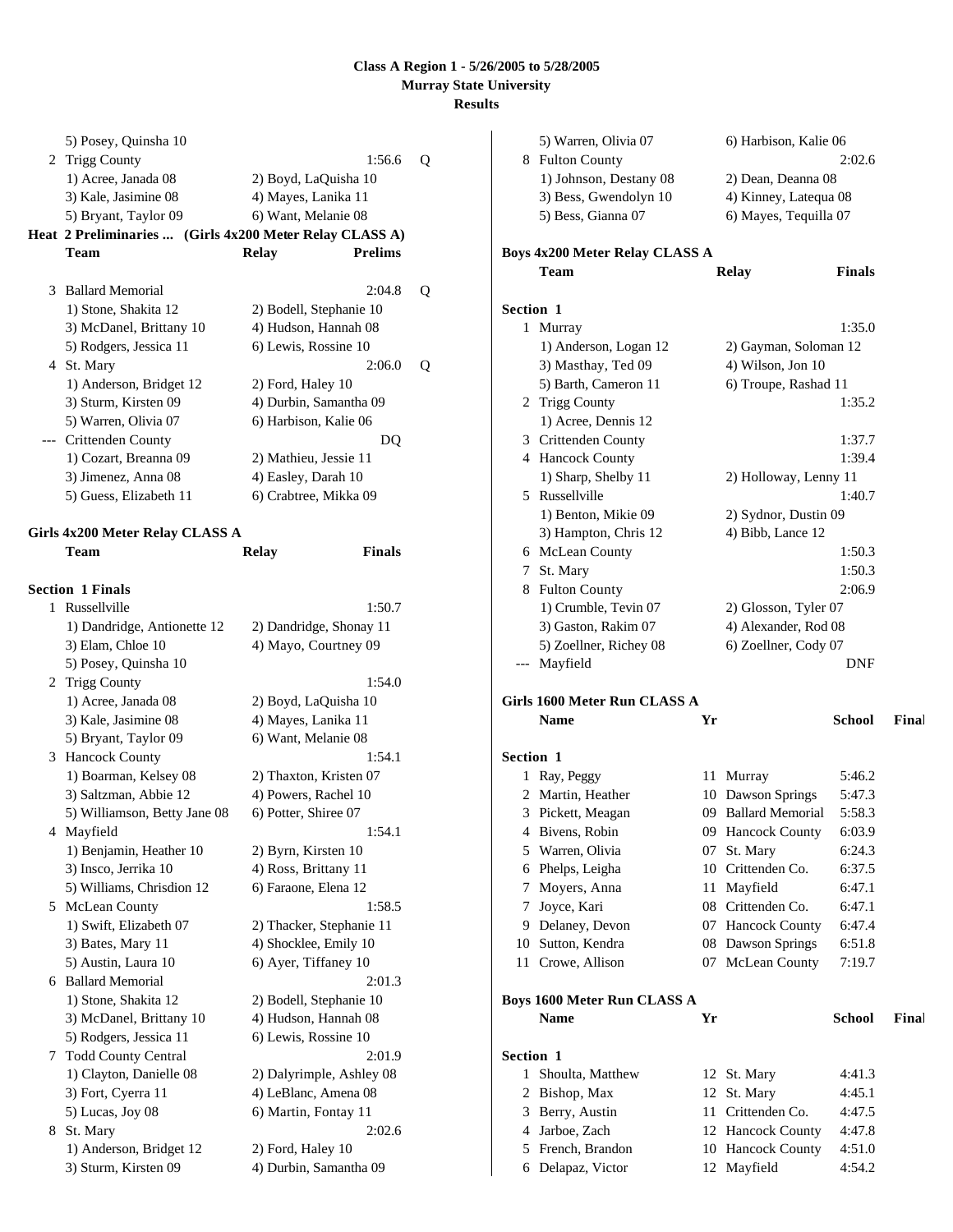| 7  | Fabian, Luis                             |    | 12 Mayfield              | 4:59.0         |        |
|----|------------------------------------------|----|--------------------------|----------------|--------|
| 8  | Geib, Tyler                              |    | 12 Murray                | 5:02.2         |        |
|    | 9 Whitt, Josh                            |    | 09 McLean County         | 5:04.1         |        |
|    | 10 Sindorf, Nathan                       |    | 10 Russellville          | 5:10.0         |        |
| 11 | Dunning, Marty                           |    | 10 Ballard Memorial      | 5:11.5         |        |
|    | 12 Jackson, Brandon                      |    | 09 Crittenden Co.        | 5:23.7         |        |
|    | 13 Matheny, Brandon                      |    | 10 Dawson Springs        | 5:37.1         |        |
|    | 14 Dalrymple, Cliff                      |    | 10 Todd Co. Central      | 5:41.1         |        |
|    | Section 1  (Boys 1600 Meter Run CLASS A) |    |                          |                |        |
|    | <b>Name</b>                              | Yr |                          | <b>School</b>  | Finals |
|    |                                          |    |                          |                |        |
|    | 15 Galloway, Frankie                     |    | 10 Dawson Springs        | 5:57.1         |        |
| 16 | Mudd, Lance                              |    | 09 Fulton County         | 5:59.3         |        |
|    | 17 Snisky, Jance                         |    | 07 Fulton County         | 6:42.8         |        |
|    | Girls 4x100 Meter Relay CLASS A          |    |                          |                |        |
|    | Team                                     |    | Relay                    | <b>Prelims</b> |        |
|    |                                          |    |                          |                |        |
|    | Heat 1 Preliminaries<br>1 Russellville   |    |                          | 52.7           | Q      |
|    | 1) Dandridge, Antionette 12              |    | 2) Dandridge, Shonay 11  |                |        |
|    | 3) Elam, Chloe 10                        |    | 4) Mayo, Courtney 09     |                |        |
|    | 5) Posey, Quinsha 10                     |    |                          |                |        |
|    | 2 Mayfield                               |    |                          | 54.6           | Q      |
|    | 1) Benjamin, Heather 10                  |    | 2) Insco, Jerrika 10     |                |        |
|    | 3) Ross, Brittany 11                     |    | 4) Whitton, April 11     |                |        |
|    | 5) Williams, Chrisdion 12                |    | 6) Faraone, Elena 12     |                |        |
|    | 3 McLean County                          |    |                          | 55.3           | Q      |
|    | 1) Swift, Elizabeth 07                   |    | 2) Thacker, Stephanie 11 |                |        |
|    | 3) Bates, Mary 11                        |    | 4) Shocklee, Emily 10    |                |        |
|    | 5) Ayer, Courtney 11                     |    | 6) Austin, Laura 10      |                |        |
|    | 3 Hancock County                         |    |                          | 55.3           | Q      |
|    | 1) Boarman, Kelsey 08                    |    | 2) Potter, Shiree 07     |                |        |
|    | 3) Saltzman, Abbie 12                    |    | 4) Thaxton, Kristen 07   |                |        |
|    | 5) Bertke, Sarah 11                      |    | 6) Thaxton, Samantha 09  |                |        |
|    | 5 Dawson Springs                         |    |                          | 1:02.5         |        |
|    | 1) Martin, Sara 10                       |    | 2) Bourland, Brittany 10 |                |        |
|    | 3) Hicks, Nikki 11                       |    | 4) Eli, Morgan 11        |                |        |
|    | 5) Linton, Amanda 11                     |    | 6) Martin, Holli 12      |                |        |
|    | <b>Heat 2 Preliminaries</b>              |    |                          |                |        |
| 1  | <b>Fulton County</b>                     |    |                          | 52.3           | Q      |
|    | 1) Smith, Sharika 09                     |    | 2) Bess, Gwendolyn 10    |                |        |
|    | 3) Bess, Gwenetta 09                     |    | 4) Bess, Gianna 07       |                |        |
|    | 5) Gaston, Ladaria 07                    |    | 6) Barnett, Alex 07      |                |        |
| 2  | <b>Trigg County</b>                      |    |                          | 55.1           | Q      |
|    | 1) Acree, Janada 08                      |    | 2) Kale, Jasimine 08     |                |        |
|    | 3) Mayes, Lanika 11                      |    | 4) Want, Melanie 08      |                |        |
|    | 5) Woods, Annie 07                       |    | 6) Boyd, LaQuisha 10     |                |        |
| 3  | <b>Todd County Central</b>               |    |                          | 55.9           | Q      |
|    | 4 Ballard Memorial                       |    |                          | 59.2           | Q      |
|    | 1) Stone, Shakita 12                     |    | 2) Bodell, Stephanie 10  |                |        |
|    | 3) McDanel, Brittany 10                  |    | 4) Hudson, Hannah 08     |                |        |
|    | 5) Lewis, Rossine 10                     |    | 6) Rodgers, Jessica 11   |                |        |
|    | 5 Crittenden County                      |    |                          | 1:00.0         | q      |
|    | 1) Mathieu, Jessie 11                    |    | 2) Easley, Darah 10      |                |        |
|    | 3) Guess, Elizabeth 11                   |    | 4) Steele, Chelsea 12    |                |        |

|    | 5) Crabtree, Mikka 09                      | 6) Phelps, Leigha 10     |                |   |
|----|--------------------------------------------|--------------------------|----------------|---|
|    | Girls 4x100 Meter Relay CLASS A            |                          |                |   |
|    | Team                                       | Relay                    | <b>Finals</b>  |   |
|    | <b>Section 1 Finals</b>                    |                          |                |   |
| 1  | <b>Fulton County</b>                       |                          | 51.4           |   |
|    | 1) Smith, Sharika 09                       | 2) Bess, Gwendolyn 10    |                |   |
|    | 3) Bess, Gwenetta 09                       | 4) Bess, Gianna 07       |                |   |
|    | 5) Gaston, Ladaria 07                      | 6) Barnett, Alex 07      |                |   |
|    | 2 Russellville                             |                          | 52.1           |   |
|    | 1) Dandridge, Antionette 12                | 2) Dandridge, Shonay 11  |                |   |
|    | 3) Elam, Chloe 10                          | 4) Mayo, Courtney 09     |                |   |
|    | 5) Posey, Quinsha 10                       |                          |                |   |
| 3  | <b>Trigg County</b>                        |                          | 54.7           |   |
|    | 1) Acree, Janada 08                        | 2) Kale, Jasimine 08     |                |   |
|    | 3) Mayes, Lanika 11                        | 4) Want, Melanie 08      |                |   |
|    | 5) Woods, Annie 07                         | 6) Boyd, LaQuisha 10     |                |   |
|    | 4 Mayfield                                 |                          | 55.0           |   |
|    | 1) Benjamin, Heather 10                    | 2) Insco, Jerrika 10     |                |   |
|    | 3) Ross, Brittany 11                       | 4) Whitton, April 11     |                |   |
|    | 5) Williams, Chrisdion 12                  | 6) Faraone, Elena 12     |                |   |
|    | 5 Hancock County                           |                          | 55.4           |   |
|    | 1) Boarman, Kelsey 08                      | 2) Potter, Shiree 07     |                |   |
|    | 3) Saltzman, Abbie 12                      | 4) Thaxton, Kristen 07   |                |   |
|    | 5) Bertke, Sarah 11                        | 6) Thaxton, Samantha 09  |                |   |
|    | 6 McLean County                            |                          | 55.7           |   |
|    | 1) Swift, Elizabeth 07                     | 2) Thacker, Stephanie 11 |                |   |
|    | 3) Bates, Mary 11                          | 4) Shocklee, Emily 10    |                |   |
|    | 5) Ayer, Courtney 11                       | 6) Austin, Laura 10      |                |   |
| 7  | <b>Todd County Central</b>                 |                          | 56.7           |   |
|    | 1) Dalyrimple, Ashley 08                   | 2) Fort, Cyerra 11       |                |   |
|    | 3) LeBlanc, Amena 08                       | 4) Lucas, Joy 08         |                |   |
|    | 5) Turner, Evie 07                         | 6) King, Kem 11          |                |   |
| 8  | <b>Ballard Memorial</b>                    |                          | 57.7           |   |
|    | 1) Stone, Shakita 12                       | 2) Bodell, Stephanie 10  |                |   |
|    | 3) McDanel, Brittany 10                    | 4) Hudson, Hannah 08     |                |   |
| 9. | 5) Lewis, Rossine 10                       | 6) Rodgers, Jessica 11   | 58.7           |   |
|    | Crittenden County<br>1) Mathieu, Jessie 11 | 2) Easley, Darah 10      |                |   |
|    | 3) Guess, Elizabeth 11                     | 4) Steele, Chelsea 12    |                |   |
|    | 5) Crabtree, Mikka 09                      | 6) Phelps, Leigha 10     |                |   |
|    |                                            |                          |                |   |
|    | Boys 4x100 Meter Relay CLASS A             |                          |                |   |
|    | Team                                       | <b>Relay</b>             | <b>Prelims</b> |   |
|    | <b>Heat 1 Preliminaries</b>                |                          |                |   |
| 1  | Mayfield                                   |                          | 45.6           | Q |
|    | 1) Brown, Fred 11                          | 2) Dawson, Koolene 11    |                |   |
|    | 3) Dumas, Tristan 11                       | 4) Fabian, Luis 12       |                |   |
|    | 5) Trevarthen, Andy 09                     |                          |                |   |
|    | 2 Murray                                   |                          | 46.5           | Q |
|    | 1) Troupe, Rashad 11                       | 2) Anderson, Logan 12    |                |   |
|    | 3) Gayman, Soloman 12                      | 4) Masthay, Ted 09       |                |   |
|    | 5) Pittman, Will 10                        | 6) Wilson, Jon 10        |                |   |
| 3  | Russellville                               |                          | 46.6           | Q |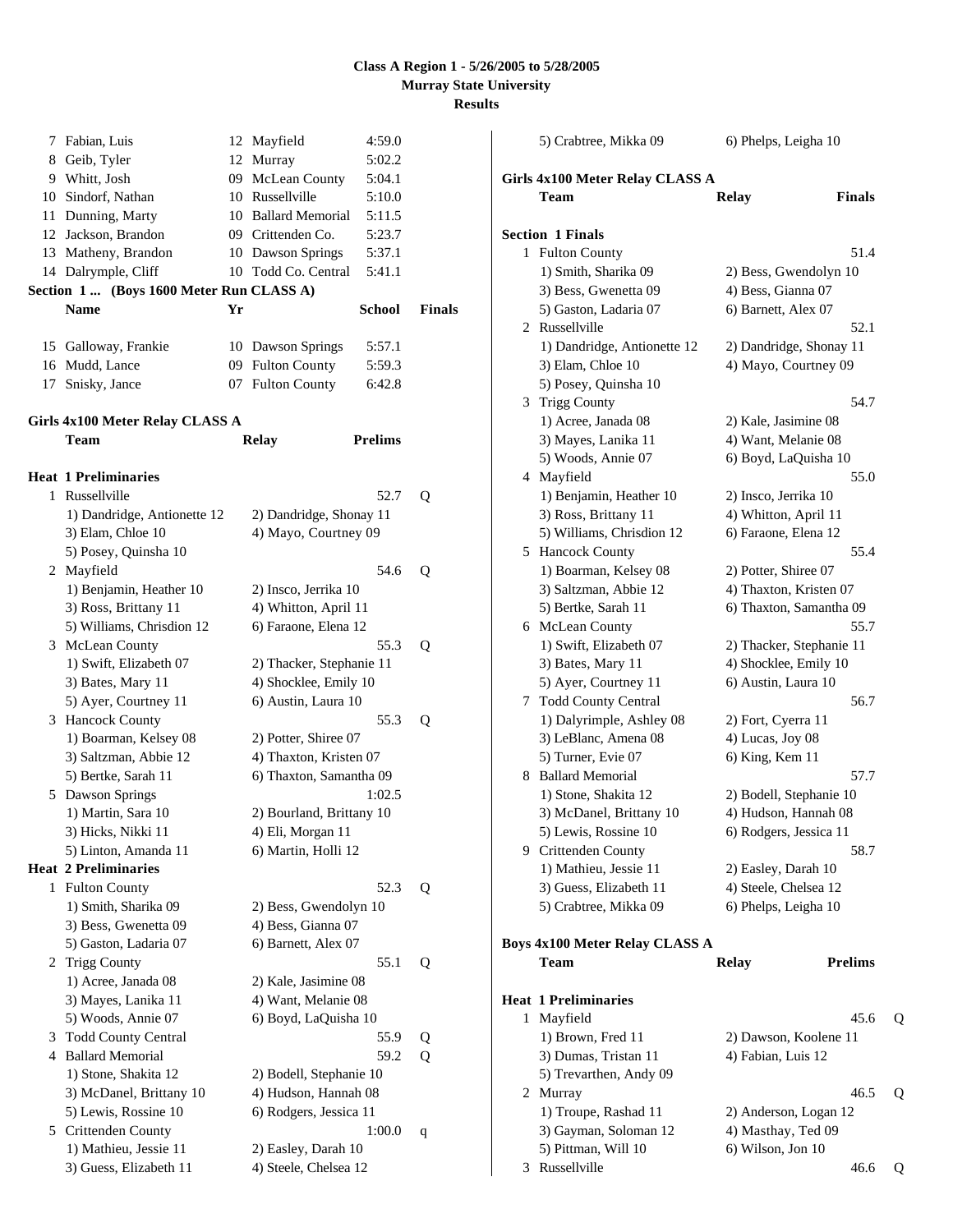| 1) Sydnor, Dustin 09                                   |                                           |                |   |
|--------------------------------------------------------|-------------------------------------------|----------------|---|
| 3) Mayo, Jameson 12                                    | 2) Hampton, Chris 12<br>4) Bibb, Lance 12 |                |   |
| 5) Hampton, Dontray 12                                 |                                           |                |   |
| Heat 1 Preliminaries  (Boys 4x100 Meter Relay CLASS A) |                                           |                |   |
| <b>Team</b>                                            | <b>Relay</b>                              | <b>Prelims</b> |   |
|                                                        |                                           |                |   |
| 4 Hancock County                                       |                                           | 49.6           | q |
| 1) Ruby, Josh 10                                       | 2) Doyle, Jordan 12                       |                |   |
| 3) Sharp, Shelby 11                                    | 4) Dean, Michael 12                       |                |   |
| 5) Muskin, Donnie 11                                   | 6) Woodward, Kevin 09                     |                |   |
| 5 Dawson Springs                                       |                                           | 51.6           | q |
| 1) Denver, John 11                                     | 2) Chappell, Kyle 09                      |                |   |
| 3) Marsili, Frank 10                                   | 4) Robinson, Jesse 10                     |                |   |
| 5) Galloway, Frankie 10                                | 6) Kirkwood, Daniel 11                    |                |   |
| <b>Heat 2 Preliminaries</b>                            |                                           |                |   |
| 1 Trigg County                                         |                                           | 45.2           | Q |
| 1) Acree, Dennis 12                                    | 2) Mayes, Scotty 09                       |                |   |
| 3) Russell, Frank 12                                   | 4) Wadlington, Steven 12                  |                |   |
| 5) Acree, Greg 11                                      | 6) Jones, Jeremy 11                       |                |   |
| 2 Fulton County                                        |                                           | 48.4           | Q |
| 1) Bishop, Tari 10                                     | 2) Mulchay, Mitchell 08                   |                |   |
| 3) Gaston, Antoine 10                                  | 4) Dial, Chaz 10                          |                |   |
| 5) Moffat, James 11                                    | 6) Grasfeder, Nathan 09                   |                |   |
| 3 McLean County                                        |                                           | 48.9           | Q |
| 1) Daugherty, Seth 10                                  | 2) Cobb, Byron 11                         |                |   |
| 3) Whitt, Josh 09                                      | 4) Phillips, Bryson 09                    |                |   |
| 5) Hicks, Ryan 10                                      | 6) Head, Anthony 06                       |                |   |
| 4 St. Mary                                             |                                           | 55.9           | q |
| 1) Amerson, Patrick 10                                 | 2) Thomasson, Paul 09                     |                |   |
| 3) Redding, Robert 11                                  | 4) Krimple, Ryan 09                       |                |   |
| 5) Howard, James 07                                    | 6) Maglasang, James 07                    |                |   |
| --- Crittenden County                                  |                                           | DQ             |   |
| 1) Sorina, Jeramie 08                                  | 2) O'Leary, Aaron 12                      |                |   |
| 3) Moss, Shawnte 12                                    | 4) Hill, Tim 12                           |                |   |
| 5) Courtney, Jacob 10                                  |                                           |                |   |
|                                                        |                                           |                |   |
| <b>Boys 4x100 Meter Relay CLASS A</b>                  |                                           |                |   |
| Team                                                   | <b>Relay</b>                              | <b>Finals</b>  |   |
|                                                        |                                           |                |   |
| <b>Section 1 Finals</b>                                |                                           |                |   |
| 1 Trigg County                                         |                                           | 44.6           |   |
| 1) Acree, Dennis 12                                    | 2) Mayes, Scotty 09                       |                |   |
| 3) Russell, Frank 12                                   | 4) Wadlington, Steven 12                  |                |   |
| 5) Acree, Greg 11                                      | 6) Jones, Jeremy 11                       |                |   |
| 2 Mayfield                                             |                                           | 45.7           |   |
| 1) Brown, Fred 11                                      | 2) Dawson, Koolene 11                     |                |   |
| 3) Dumas, Tristan 11                                   | 4) Fabian, Luis 12                        |                |   |
| 5) Trevarthen, Andy 09                                 |                                           |                |   |
| 2 Murray                                               |                                           | 45.7           |   |
| 1) Anderson, Logan 12                                  | 2) Gayman, Soloman 12                     |                |   |
| 3) Pittman, Will 10                                    | 4) Wilson, Jon 10                         |                |   |
| 5) Troupe, Rashad 11                                   | 6) Masthay, Ted 09                        |                |   |
| 4 Russellville                                         |                                           | 46.4           |   |
| 1) Sydnor, Dustin 09                                   | 2) Hampton, Chris 12                      |                |   |

3) Mayo, Jameson 12 4) Bibb, Lance 12

5) Hampton, Dontray 12

|   | 5 Fulton County                     |    |                         | 47.7          |              |
|---|-------------------------------------|----|-------------------------|---------------|--------------|
|   | 1) Bishop, Tari 10                  |    | 2) Mulchay, Mitchell 08 |               |              |
|   | 3) Gaston, Antoine 10               |    | 4) Dial, Chaz 10        |               |              |
|   | 5) Moffat, James 11                 |    | 6) Grasfeder, Nathan 09 |               |              |
|   | 6 McLean County                     |    |                         | 49.2          |              |
|   | 1) Daugherty, Seth 10               |    | 2) Cobb, Byron 11       |               |              |
|   | 3) Whitt, Josh 09                   |    | 4) Phillips, Bryson 09  |               |              |
|   | 5) Hicks, Ryan 10                   |    | 6) Head, Anthony 06     |               |              |
|   | 7 Hancock County                    |    |                         | 50.1          |              |
|   | 1) Ruby, Josh 10                    |    | 2) Doyle, Jordan 12     |               |              |
|   | 3) Sharp, Shelby 11                 |    | 4) Dean, Michael 12     |               |              |
|   | 5) Muskin, Donnie 11                |    | 6) Woodward, Kevin 09   |               |              |
|   | 8 Dawson Springs                    |    |                         | 50.4          |              |
|   | 1) Denver, John 11                  |    | 2) Chappell, Kyle 09    |               |              |
|   | 3) Marsili, Frank 10                |    | 4) Robinson, Jesse 10   |               |              |
|   | 5) Galloway, Frankie 10             |    | 6) Kirkwood, Daniel 11  |               |              |
|   |                                     |    |                         |               |              |
|   | <b>Girls 400 Meter Dash CLASS A</b> |    |                         |               |              |
|   | <b>Name</b>                         | Yr |                         | <b>School</b> | Preli        |
|   |                                     |    |                         |               |              |
|   | <b>Heat 1 Preliminaries</b>         |    |                         |               |              |
|   | 1 Mayes, Lanika                     | 11 | <b>Trigg County</b>     | 1:05.4        | Q            |
|   | 2 Hall, Tamika                      | 11 | Mayfield                | 1:08.5        | Q            |
|   | 3 Poindexter, Chauntel              |    | 06 Russellville         | 1:12.3        |              |
|   | 4 Durbin, Samantha                  |    | 09 St. Mary             | 1:14.6        |              |
|   | 5 Mattingly, Tiffany                |    | 06 McLean County        | 1:23.5        |              |
|   | <b>Heat 2 Preliminaries</b>         |    |                         |               |              |
|   | 1 Byrn, Kirsten                     |    | 10 Mayfield             | 1:06.7        | Q            |
|   | 2 Martin, Amber                     |    | 09 Dawson Springs       | 1:08.1        | Q            |
|   | 3 Easley, Darah                     |    | 10 Crittenden Co.       | 1:09.4        |              |
|   | 4 Brooks, Ashley                    |    | 07 Todd Co. Central     | 1:09.6        | $\mathbf{q}$ |
|   | <b>Heat 3 Preliminaries</b>         |    |                         |               | q            |
|   | 1 Martin, Heather                   |    | 10 Dawson Springs       | 1:06.1        |              |
|   | 2 Williamson, Betty Jane            |    | 08 Hancock County       | 1:08.1        | Q<br>Q       |
|   | 3 Dalyrimple, Ashley                | 08 | Todd Co. Central        | 1:09.3        |              |
|   | 4 Jones, Loreal                     |    | 12 Russellville         | 1:11.8        | q            |
|   |                                     |    |                         |               |              |
|   | Girls 400 Meter Dash CLASS A        |    |                         |               |              |
|   | Name                                | Yr |                         | School        | Final        |
|   |                                     |    |                         |               |              |
|   | <b>Section 1 Finals</b>             |    |                         |               |              |
| 1 | Byrn, Kirsten                       |    | 10 Mayfield             | 1:04.8        |              |
|   | 2 Hall, Tamika                      |    | 11 Mayfield             | 1:05.9        |              |
|   | 3 Mayes, Lanika                     |    | 11 Trigg County         | 1:06.2        |              |
|   | 4 Martin, Heather                   |    | 10 Dawson Springs       | 1:06.2        |              |
|   | 5 Williamson, Betty Jane            |    | 08 Hancock County       | 1:07.5        |              |
|   | 6 Dalyrimple, Ashley                |    | 08 Todd Co. Central     | 1:09.4        |              |
|   | 7 Brooks, Ashley                    |    | 07 Todd Co. Central     | 1:09.8        |              |
|   | 8 Easley, Darah                     |    | 10 Crittenden Co.       | 1:10.3        |              |
|   | 9 Martin, Amber                     |    | 09 Dawson Springs       | 1:11.5        |              |
|   |                                     |    |                         |               |              |
|   | <b>Boys 400 Meter Dash CLASS A</b>  |    |                         |               |              |
|   | <b>Name</b>                         | Yr |                         | School        | Preli        |
|   |                                     |    |                         |               |              |
|   | <b>Heat 1 Preliminaries</b>         |    |                         |               |              |
|   | 1 Acree, Dennis                     |    | 12 Trigg County         | 53.7          | Q            |
|   |                                     |    |                         |               |              |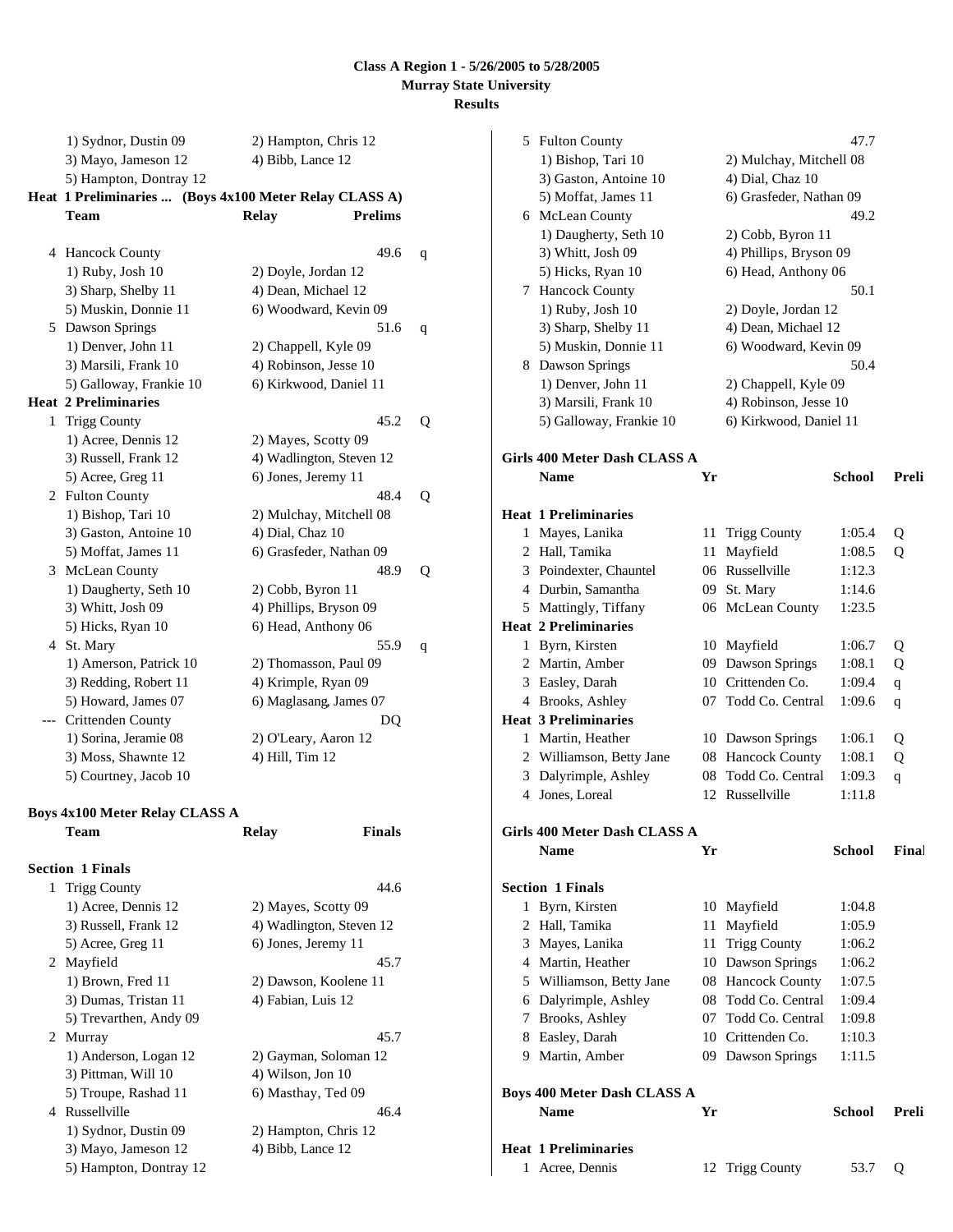| 2 | Moffat, Ladrekus                               |    | 09 Fulton County              | 55.9           | Q              |
|---|------------------------------------------------|----|-------------------------------|----------------|----------------|
|   | 3 Ball, Patrick                                |    | 10 St. Mary                   | 57.4           | q              |
|   | 4 Courtney, Jacob                              |    | 10 Crittenden Co.             | 59.6           | q              |
|   | Heat 1 Preliminaries                           |    | (Boys 400 Meter Dash CLASS A) |                |                |
|   | <b>Name</b>                                    | Yr |                               | <b>School</b>  | <b>Prelims</b> |
|   |                                                |    |                               |                |                |
|   | 5 Tate, Donnie                                 |    | 12 Mayfield                   | 59.9           |                |
|   | 6 Rice, Jon                                    |    | 09 Hancock County             | 1:07.7         |                |
|   | <b>Heat 2 Preliminaries</b>                    |    |                               |                |                |
|   | 1 Acree, Greg                                  |    | 11 Trigg County               | 54.4           | Q              |
|   | 2 Udley, Tony                                  |    | 09 Fulton County              | 55.3           | 0              |
|   | 3 Wheatley, Jeremy                             |    | 11 Hancock County             | 1:03.4         |                |
|   | 4 Head, Anthony                                |    | 06 McLean County              | 1:09.3         |                |
|   | <b>Heat 3 Preliminaries</b>                    |    |                               |                |                |
|   | 1 Anderson, Logan                              |    | 12 Murray                     | 54.6           | Q              |
|   | 2 Sorina, Jeramie                              |    | 08 Crittenden Co.             | 55.4           | Q              |
|   | 3 McNutt, Tommy                                |    | 09 Mayfield                   | 57.2           | q              |
|   | 4 Tincher, Kyle                                |    | 09 St. Mary                   | 1:08.2         |                |
|   | 4 Daugherty, Drew                              |    | 06 McLean County              | 1:08.2         |                |
|   | <b>Boys 400 Meter Dash CLASS A</b>             |    |                               |                |                |
|   | <b>Name</b>                                    | Yr |                               | <b>School</b>  | <b>Finals</b>  |
|   |                                                |    |                               |                |                |
|   | <b>Section 1 Finals</b>                        |    |                               |                |                |
|   | 1 Acree, Dennis                                |    | 12 Trigg County               | 54.1           |                |
|   | 2 Udley, Tony                                  |    | 09 Fulton County              | 55.1           |                |
|   | 3 Anderson, Logan                              |    | 12 Murray                     | 56.3           |                |
|   | 4 Moffat, Ladrekus                             |    | 09 Fulton County              | 56.5           |                |
|   | 5 Sorina, Jeramie                              |    | 08 Crittenden Co.             | 56.5           |                |
|   | 6 Ball, Patrick                                |    | 10 St. Mary                   | 57.4           |                |
|   | 7 Acree, Greg                                  | 11 | <b>Trigg County</b>           | 59.3           |                |
|   | 8 McNutt, Tommy                                |    | 09 Mayfield                   | 59.7           |                |
|   | 9 Courtney, Jacob                              |    | 10 Crittenden Co.             | 1:02.7         |                |
|   | Girls 300 Meter Hurdles CLASS A                |    |                               |                |                |
|   | <b>Name</b>                                    | Yr |                               | <b>School</b>  | <b>Prelims</b> |
|   | <b>Heat 1 Preliminaries</b>                    |    |                               |                |                |
| 1 | Mitchell, Laura                                |    | 12 Murray                     | 50.1           | Q              |
| 2 | Rose, Chiquita                                 |    | 07 Russellville               | 54.8           | Q              |
| 3 | Bertke, Sarah                                  | 11 | <b>Hancock County</b>         | 56.2           | Q              |
|   | 4 Faraone, Elena                               |    | 12 Mayfield                   | 59.5           | Q              |
| 5 | Bryant, Taylor                                 | 09 | <b>Trigg County</b>           | 1:00.5         |                |
|   | 6 Wheeler, Madison                             | 07 | Todd Co. Central              | 1:03.0         |                |
| 7 | Linton, Amanda                                 | 11 | Dawson Springs                | 1:04.0         |                |
|   | <b>Heat 2 Preliminaries</b>                    |    |                               |                |                |
| 1 | Rodgers, Jessica                               | 11 | <b>Ballard Memorial</b>       | 50.6           | Q              |
| 2 | Hampton, Victoria                              |    | 06 Russellville               | 52.6           | Q              |
| 3 | Bivens, Robin                                  |    | 09 Hancock County             | 53.7           | Q              |
|   | 4 Crabtree, Mikka                              |    | 09 Crittenden Co.             | 54.3           | Q              |
|   | 5 Amundson, Karen                              | 11 | Dawson Springs                | 54.9           | q              |
|   | 6 Mix, Vicki                                   | 09 | Mayfield                      | 1:05.5         |                |
|   |                                                |    |                               |                |                |
|   | Girls 300 Meter Hurdles CLASS A<br><b>Name</b> | Yr |                               | <b>S</b> chool | <b>Finals</b>  |
|   |                                                |    |                               |                |                |

# **Section 1 Finals**

| 1         | Mitchell, Laura                       |     | 12 Murray                            | 47.3             |       |
|-----------|---------------------------------------|-----|--------------------------------------|------------------|-------|
|           | 2 Rodgers, Jessica                    |     | 11 Ballard Memorial                  | 52.4             |       |
|           | 3 Rose, Chiquita                      |     | 07 Russellville                      | 53.5             |       |
|           | 4 Bertke, Sarah                       |     | 11 Hancock County                    | 54.5             |       |
|           | 5 Amundson, Karen                     |     | 11 Dawson Springs                    | 55.4             |       |
|           | 6 Bivens, Robin                       |     | 09 Hancock County                    | 56.1             |       |
|           | 7 Crabtree, Mikka                     |     | 09 Crittenden Co.                    | 58.6             |       |
|           | 8 Faraone, Elena                      |     | 12 Mayfield                          | 1:00.6           |       |
|           |                                       |     |                                      |                  |       |
|           | <b>Boys 300 Meter Hurdles CLASS A</b> |     |                                      |                  |       |
|           | <b>Name</b>                           | Yr  |                                      | <b>School</b>    | Preli |
|           |                                       |     |                                      |                  |       |
|           | <b>Heat 1 Preliminaries</b>           |     |                                      |                  |       |
|           | 1 Hamby, Cory                         |     | 11 Crittenden Co.                    | 44.5             | Q     |
|           | 2 Dawson, Koolene                     |     | 11 Mayfield                          | 49.5             | Q     |
|           | 3 Tindle, Davey                       |     | 08 Hancock County                    | 53.1             |       |
|           | 4 Crabtree, Bobby                     |     | 07 Ballard Memorial                  | 1:03.6           |       |
|           | <b>Heat 2 Preliminaries</b>           |     |                                      |                  |       |
|           | 1 King, Kevin                         |     | 11 Crittenden Co.                    | 46.6             | Q     |
|           | 2 Robinson, Jesse                     |     | 10 Dawson Springs                    | 49.6             | Q     |
|           | 3 Berry, Tim                          |     | 12 Ballard Memorial                  | 51.7             | q     |
|           | 4 Speed, Jesse                        |     | 09 Murray                            | 53.6             |       |
|           | <b>Heat 3 Preliminaries</b>           |     |                                      |                  |       |
|           | 1 Denver, John                        |     | 11 Dawson Springs                    | 45.9             | Q     |
|           | 2 Acree, Arron                        |     | 09 Trigg County                      | 47.0             | Q     |
|           | 3 Bryant, Chris                       |     | 09 Todd Co. Central                  | 48.6             | q     |
|           | 4 Woodward, Kevin                     |     | 09 Hancock County                    | 49.8             | q     |
|           |                                       |     | 08 Russellville                      |                  |       |
|           | 5 Neblett, Karmero                    |     |                                      | 57.0             |       |
|           |                                       |     |                                      |                  |       |
|           | <b>Boys 300 Meter Hurdles CLASS A</b> |     |                                      |                  |       |
|           | <b>Name</b>                           | Yr  |                                      | <b>School</b>    | Final |
|           |                                       |     |                                      |                  |       |
|           | <b>Section 1 Finals</b>               |     |                                      |                  |       |
|           | 1 Hamby, Cory                         |     | 11 Crittenden Co.                    | 43.1             |       |
|           | 2 King, Kevin                         |     | 11 Crittenden Co.                    | 43.7             |       |
|           | 3 Denver, John                        |     | 11 Dawson Springs                    | 45.1             |       |
|           | 4 Acree, Arron                        |     | 09 Trigg County                      | 47.0             |       |
|           | 5 Berry, Tim                          |     | 12 Ballard Memorial                  | 48.7             |       |
|           | 6 Woodward, Kevin                     |     | 09 Hancock County                    | 49.0             |       |
|           | 7 Robinson, Jesse                     |     | 10 Dawson Springs                    | 50.9             |       |
|           | 8 Dawson, Koolene                     |     | 11 Mayfield                          | 51.9             |       |
|           | 9 Bryant, Chris                       | 09. | Todd Co. Central                     | 52.4             |       |
|           |                                       |     |                                      |                  |       |
|           | Girls 800 Meter Run CLASS A           |     |                                      |                  |       |
|           | <b>Name</b>                           | Yr  |                                      | <b>School</b>    | Final |
| Section 1 |                                       |     |                                      |                  |       |
|           |                                       |     |                                      | 2:40.8           |       |
|           | 1 Ray, Peggy                          |     | 11 Murray                            |                  |       |
|           | 2 Martin, Heather                     |     | 10 Dawson Springs                    | 2:42.9           |       |
|           | 3 Bivens, Robin                       |     | 09 Hancock County                    | 2:48.7           |       |
|           | 4 Anderson, Bridget                   |     | 12 St. Mary                          | 2:51.7           |       |
|           | 5 Pickett, Meagan                     |     | 09 Ballard Memorial                  | 2:56.2           |       |
|           | 6 Jones, Loreal<br>7 Powers, Rebecca  |     | 12 Russellville<br>08 Hancock County | 2:56.8<br>3:00.3 |       |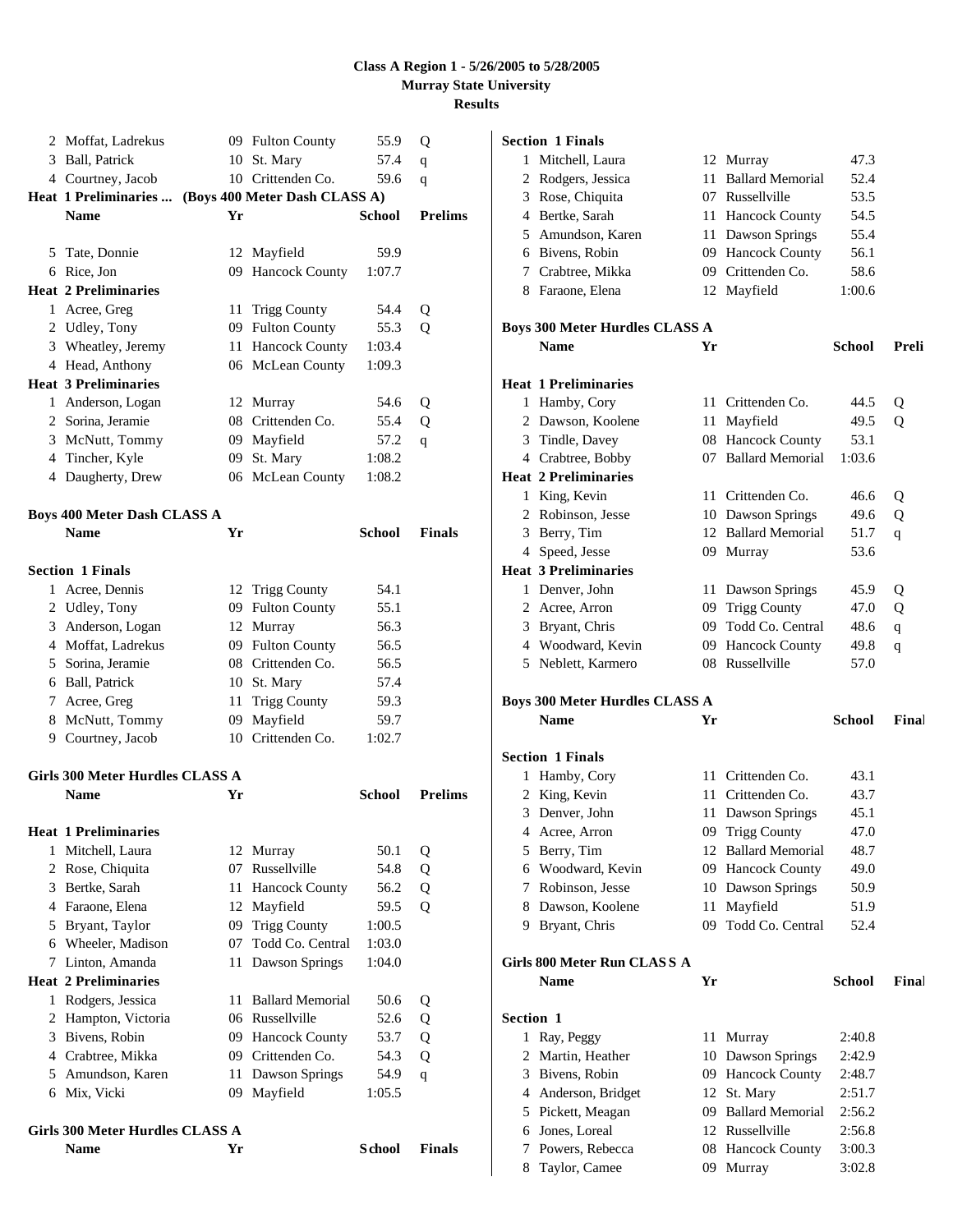|                  | 9 Joyce, Kari                               |    | 08 Crittenden Co.                   | 3:14.9        |                |
|------------------|---------------------------------------------|----|-------------------------------------|---------------|----------------|
|                  | 10 Vinson, Markita                          |    | 10 Trigg County                     | 3:16.9        |                |
|                  | 11 Phelps, Leigha                           |    | 10 Crittenden Co.                   | 3:19.5        |                |
|                  | <b>Boys 800 Meter Run CLASS A</b>           |    |                                     |               |                |
|                  | <b>Name</b>                                 | Yr |                                     | School        | <b>Finals</b>  |
| <b>Section 1</b> |                                             |    |                                     |               |                |
|                  | 1 Shoulta, Matthew                          |    | 12 St. Mary                         | 2:01.0        |                |
|                  | 2 Bishop, Max                               |    | 12 St. Mary                         | 2:03.1        |                |
|                  | 3 Holloway, Lenny                           |    | 11 Hancock County                   | 2:04.2        |                |
|                  | 4 Hayden, Zack                              |    | 12 Hancock County                   | 2:08.2        |                |
|                  | 5 Conyea, Patrick                           |    | 12 Mayfield                         | 2:11.4        |                |
|                  | 6 Berry, Austin                             |    | 11 Crittenden Co.                   | 2:19.4        |                |
|                  | 7 Orazine, Chris                            |    | 10 Ballard Memorial                 | 2:23.2        |                |
|                  | 8 Adams, Barron                             |    | 10 Trigg County                     | 2:24.1        |                |
|                  | 9 James, Janson                             |    | 08 Crittenden Co.                   | 2:28.1        |                |
|                  | 10 Cole, Jared                              |    | 09 Todd Co. Central                 | 2:30.2        |                |
|                  | 11 Matheny, Brandon                         |    | 10 Dawson Springs                   | 2:34.3        |                |
|                  | 12 Burcham, Landen                          |    | 10 Trigg County                     | 2:34.7        |                |
|                  | 13 Galloway, Frankie                        |    | 10 Dawson Springs                   | 2:35.7        |                |
|                  | 14 Knoblock. JT                             |    | 09 Todd Co. Central                 | 2:36.5        |                |
|                  | 15 Mudd, Lance                              |    | 09 Fulton County                    | 2:40.5        |                |
|                  | 16 Daugherty, Drew                          |    | 06 McLean County                    | 2:40.9        |                |
|                  | 17 Head, Anthony                            |    | 06 McLean County                    | 2:48.1        |                |
|                  | 18 Gaston, Rakim                            |    | 07 Fulton County                    | 2:53.6        |                |
|                  |                                             |    |                                     |               |                |
|                  | Girls 200 Meter Dash CLASS A<br><b>Name</b> | Yr |                                     | <b>School</b> | <b>Prelims</b> |
|                  | <b>Heat 1 Preliminaries</b>                 |    |                                     |               |                |
|                  | 1 Smith, Sharika                            |    | 09 Fulton County                    | 25.2          | Q              |
|                  | 2 Thaxton, Kristen                          |    | 07 Hancock County                   | 28.7          | Q              |
|                  | 3 Rodgers, Jessica                          | 11 | <b>Ballard Memorial</b>             | 28.9          | $\mathbf q$    |
|                  | 4 Mayo, Courtney                            |    | 09 Russellville                     | 29.5          | q              |
|                  | 5 Clayton, Danielle                         | 08 | Todd Co. Central                    | 30.2          |                |
|                  | <b>Heat 2 Preliminaries</b>                 |    |                                     |               |                |
| 1                | Insco, Jerrika                              |    | 10 Mayfield                         | 28.3          | Q              |
|                  | 2 Barnett, Alex                             | 07 | <b>Fulton County</b>                | 28.6          | Q              |
|                  | 3 Acree, Janada                             |    | 08 Trigg County                     | 29.1          | $\mathbf{q}$   |
|                  | 4 Steele, Chelsea                           |    | 12 Crittenden Co.                   | 30.1          |                |
|                  | 5 Sturm, Kirsten                            |    | 09 St. Mary                         | 31.1          |                |
|                  | <b>Heat 3 Preliminaries</b>                 |    |                                     |               |                |
|                  | 1 Dandridge, Antionette                     | 12 | Russellville                        | 27.2          | Q              |
|                  | 2 Ford, Haley                               |    | 10 St. Mary                         | 28.7          | Q              |
|                  | 3 Martin, Amber                             |    | 09 Dawson Springs                   | 29.6          |                |
|                  | 4 Guess, Elizabeth                          |    | 11 Crittenden Co.                   | 30.2          |                |
|                  | 5 Turner, Evie                              |    | 07 Todd Co. Central                 | 30.5          |                |
|                  | 6 Williams, Chrisdion                       |    | 12 Mayfield                         | 30.5          |                |
|                  | Girls 200 Meter Dash CLASS A                |    |                                     |               |                |
|                  | <b>Name</b>                                 | Yr |                                     | <b>School</b> | <b>Finals</b>  |
|                  |                                             |    |                                     |               |                |
|                  |                                             |    |                                     |               |                |
|                  | <b>Section 1 Finals</b>                     |    |                                     |               |                |
| 1                | Smith, Sharika<br>2 Dandridge, Antionette   |    | 09 Fulton County<br>12 Russellville | 25.3<br>27.1  |                |

| 3                | Insco, Jerrika                     |     | 10 Mayfield              | 28.4               |       |
|------------------|------------------------------------|-----|--------------------------|--------------------|-------|
|                  | 4 Thaxton, Kristen                 | 07  | <b>Hancock County</b>    | 28.4               |       |
|                  | 5 Ford, Haley                      | 10  | St. Mary                 | 28.5               |       |
| 6                | Rodgers, Jessica                   | 11  | <b>Ballard Memorial</b>  | 28.7               |       |
| 7                | Barnett, Alex                      | 07  | <b>Fulton County</b>     | 28.8               |       |
|                  | 8 Mayo, Courtney                   | 09. | Russellville             | 29.1               |       |
|                  | 9 Acree, Janada                    | 08  | <b>Trigg County</b>      | 29.5               |       |
|                  | <b>Boys 200 Meter Dash CLASS A</b> |     |                          |                    |       |
|                  | <b>Name</b>                        | Yr  |                          | <b>School</b>      | Preli |
|                  | <b>Heat 1 Preliminaries</b>        |     |                          |                    |       |
| 1                | Hill, Tim                          |     | 12 Crittenden Co.        | 22.9               | Q     |
| 2                | Mayes, Scotty                      | 09  | <b>Trigg County</b>      | 23.3               | Q     |
|                  | 3 Dawson, Koolene                  | 11  | Mayfield                 | 24.5               | q     |
|                  | 4 Ruby, Josh                       |     | 10 Hancock County        | 26.2               |       |
|                  | 5 Chappell, Kyle                   |     | 09 Dawson Springs        | 26.4               |       |
|                  | 6 Barnett, Marc                    |     | 10 McLean County         | 32.0               |       |
|                  | <b>Heat 2 Preliminaries</b>        |     |                          |                    |       |
| 1                | Busby, Malcolm                     |     | 12 Fulton County         | 22.5               | Q     |
| 2                | Troupe, Rashad                     | 11  | Murray                   | 23.0               | Q     |
| 3                | Trevarthen, Andy                   | 09  | Mayfield                 | 24.4               | q     |
|                  | 4 Redding, Robert                  | 11  | St. Mary                 | 26.5               |       |
| 5                | Bryant, Chris                      | 09  | Todd Co. Central         | 27.3               |       |
|                  | 6 Gilbert, Jeremy                  | 11  | Russellville             | 28.7               |       |
| 7                | Hicks, Ryan                        |     | 10 McLean County         | 30.9               |       |
|                  | <b>Heat 3 Preliminaries</b>        |     |                          |                    |       |
| 1                | Sydnor, Dustin                     |     | 09 Russellville          | 23.3               | Q     |
|                  | 2 Gayman, Soloman                  | 12  | Murray                   | 23.5               | Q     |
|                  | 3 Russell, Frank                   | 12  | <b>Trigg County</b>      | 24.2               | q     |
|                  | 4 Dean, Michael                    | 12  | <b>Hancock County</b>    | 25.0               |       |
|                  | 5 O'Leary, Aaron                   | 12  | Crittenden Co.           | 25.3               |       |
|                  | 6 Grasfeder, Nathan                |     | 09 Fulton County         | 26.0               |       |
|                  | <b>Boys 200 Meter Dash CLASS A</b> |     |                          |                    |       |
|                  | <b>Name</b>                        | Yr  |                          | <b>School</b>      | Final |
|                  | <b>Section 1 Finals</b>            |     |                          |                    |       |
| 1                | Hill, Tim                          |     | 12 Crittenden Co.        | 22.4               |       |
| 2                | Busby, Malcolm                     | 12  | <b>Fulton County</b>     | 22.7               |       |
| 3                | Mayes, Scotty                      | 09  | <b>Trigg County</b>      | 23.3               |       |
|                  | 4 Gayman, Soloman                  | 12  | Murray                   | 23.3               |       |
| 5                | Sydnor, Dustin                     | 09. | Russellville             | 24.0               |       |
|                  | 6 Trevarthen, Andy                 | 09  | Mayfield                 | 24.6               |       |
| 7                | Dawson, Koolene                    | 11  | Mayfield                 | 25.2               |       |
|                  | 8 Russell, Frank                   | 12  | <b>Trigg County</b>      | 25.7               |       |
|                  | Girls 3200 Meter Run CLASS A       |     |                          |                    |       |
|                  | <b>Name</b>                        | Yr  |                          | <b>School</b>      | Final |
| <b>Section 1</b> |                                    |     |                          |                    |       |
| 1                | Young, Lindsey                     |     | 08 Hancock County        | 12:35.6            |       |
| 2                | Warren, Olivia                     | 07  | St. Mary                 | 14:24.6            |       |
| 3                |                                    |     | Hancock County           |                    |       |
|                  | Delaney, Devon                     | 07  |                          | 14:28.2            |       |
| 4                | Sutton, Kendra<br>Ray, Peggy       | 08  | Dawson Springs<br>Murray | 14:57.9<br>15:07.4 |       |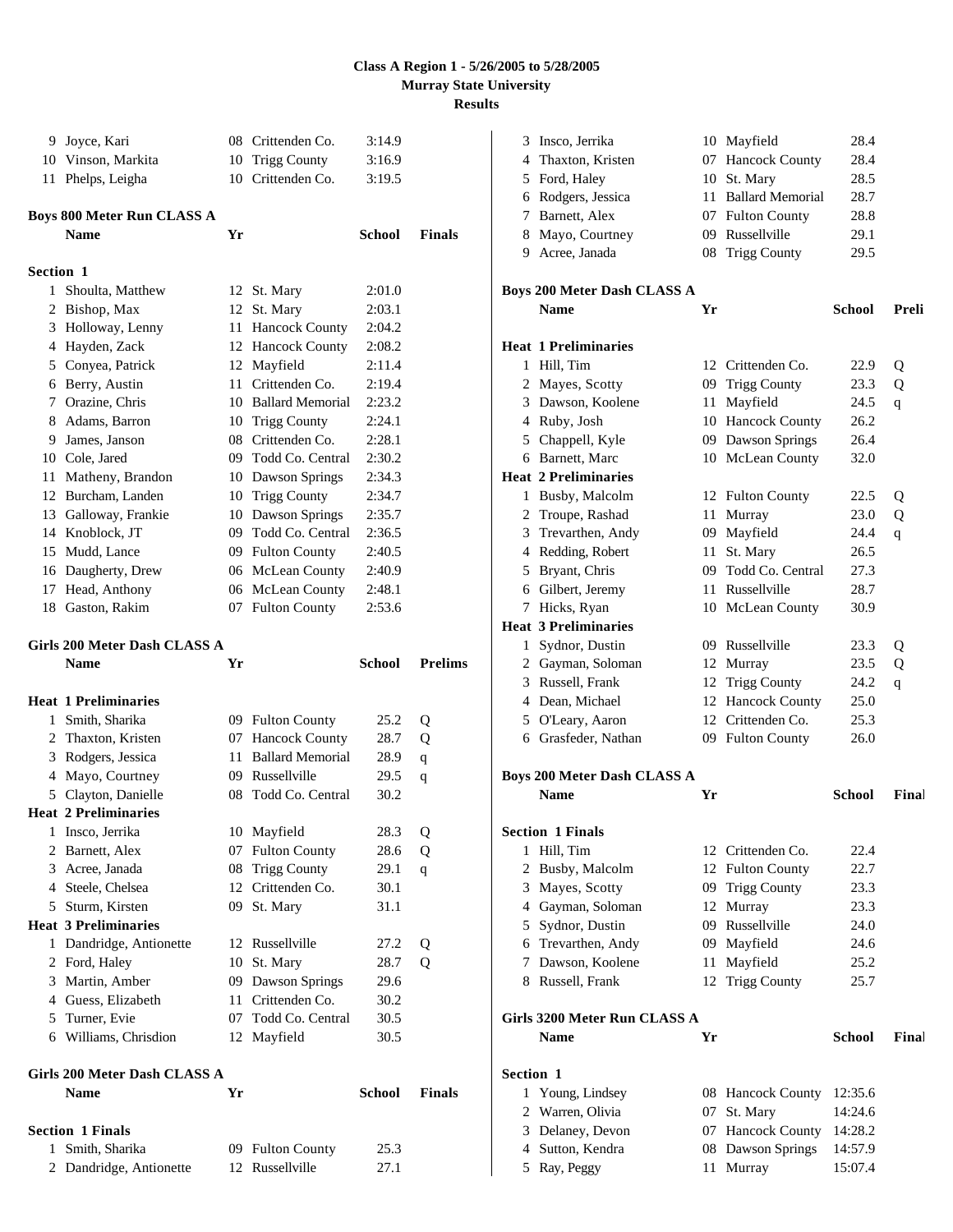|                  | 6 Moyers, Anna                          |    | 11 Mayfield                  | 15:32.2       |        |
|------------------|-----------------------------------------|----|------------------------------|---------------|--------|
| 7                | Joyce, Kari                             |    | 08 Crittenden Co.            | 15:41.7       |        |
|                  |                                         |    |                              |               |        |
|                  | Boys 3200 Meter Run CLASS A             |    |                              |               |        |
|                  | <b>Name</b>                             | Yr |                              | School        | Finals |
| <b>Section 1</b> |                                         |    |                              |               |        |
|                  | 1 Shoulta, Matthew                      |    | 12 St. Mary                  | 10:18.5       |        |
|                  | 2 Wardrip, Jeremy                       |    | 11 Hancock County            | 10:27.5       |        |
|                  | 3 Wallace, Matt                         |    | 10 Hancock County            | 10:40.7       |        |
|                  | Section 1 (Boys 3200 Meter Run CLASS A) |    |                              |               |        |
|                  | <b>Name</b>                             | Yr |                              | School        | Finals |
|                  |                                         |    |                              |               |        |
|                  | 4 Kautz, Charlie                        |    | 12 St. Mary                  | 11:01.0       |        |
|                  | 5 Berry, Austin                         |    | 11 Crittenden Co.            | 11:44.3       |        |
|                  | 6 Dunning, Marty                        |    | 10 Ballard Memorial          | 12:11.9       |        |
|                  | 7 Jackson, Brandon                      |    | 09 Crittenden Co.            | 12:32.4       |        |
|                  | 8 Sindorf, Nathan                       |    | 10 Russellville              | 12:38.0       |        |
|                  | 9 Maldonado, Victor                     |    | 09 Mayfield                  | 12:40.1       |        |
|                  |                                         |    |                              |               |        |
|                  | Girls 4x400 Meter Relay CLASS A         |    |                              |               |        |
|                  | Team                                    |    | <b>Relay</b>                 | <b>Finals</b> |        |
| <b>Section 1</b> |                                         |    |                              |               |        |
|                  | 1 Mayfield                              |    |                              | 4:20.2        |        |
|                  | 1) Hall, Tamika 11                      |    | 2) Byrn, Kirsten 10          |               |        |
|                  | 3) Ross, Brittany 11                    |    | 4) Insco, Jerrika 10         |               |        |
|                  | 5) Faraone, Elena 12                    |    | 6) Williams, Chrisdion 12    |               |        |
|                  | 2 Russellville                          |    |                              | 4:25.9        |        |
|                  | 1) Jones, Loreal 12                     |    | 2) Dandridge, Shonay 11      |               |        |
|                  | 3) Elam, Chloe 10                       |    | 4) Posey, Quinsha 10         |               |        |
|                  | 5) Rose, Chiquita 07                    |    | 6) Poindexter, Chauntel 06   |               |        |
|                  | 3 Hancock County                        |    |                              | 4:30.9        |        |
|                  | 1) Powers, Rachel 10                    |    | 2) Saltzman, Abbie 12        |               |        |
|                  | 3) Boarman, Kelsey 08                   |    | 4) Williamson, Betty Jane 08 |               |        |
|                  | 4 McLean County                         |    |                              | 4:34.3        |        |
|                  | 1) Swift, Elizabeth 07                  |    | 2) Thacker, Stephanie 11     |               |        |
|                  | 3) Bates, Mary 11                       |    | 4) Shocklee, Emily 10        |               |        |
|                  | 5) Crowe, Allison 07                    |    | 6) Austin, Laura 10          |               |        |
|                  | 5 Crittenden County                     |    |                              | 4:39.5        |        |
| 6                | <b>Trigg County</b>                     |    |                              | 4:41.0        |        |
| 7                | Dawson Springs                          |    |                              | 4:41.2        |        |
|                  | 1) Amundson, Karen 11                   |    |                              |               |        |
| 8                | <b>Todd County Central</b>              |    |                              | 4:49.3        |        |
|                  | 1) Brooks, Ashley 07                    |    | 2) Clayton, Danielle 08      |               |        |
|                  | 3) Dalyrimple, Ashley 08                |    | 4) Fort, Cyerra 11           |               |        |
|                  | 5) Martin, Fontay 11                    |    | 6) Wheeler, Madison 07       |               |        |
|                  | 9 Fulton County                         |    |                              | 4:56.4        |        |
|                  | 1) Bess, Gwendolyn 10                   |    | 2) Bess, Gwenetta 09         |               |        |
|                  | 3) Kinney, Latequa 08                   |    | 4) Bess, Gianna 07           |               |        |
|                  | 5) Mayes, Tequilla 07                   |    | 6) Barnett, Alex 07          |               |        |
|                  |                                         |    |                              |               |        |

# **Boys 4x400 Meter Relay CLASS A**

| Team                        | Relay | <b>Prelims</b> |
|-----------------------------|-------|----------------|
| <b>Heat 1 Preliminaries</b> |       |                |

| $\mathbf{1}$ | <b>Trigg County</b>               | 3:38.7                                   | Q |
|--------------|-----------------------------------|------------------------------------------|---|
|              | 1) Acree, Dennis 12               | 2) Acree, Greg 11                        |   |
|              | 3) Mayes, Scotty 09               | 4) Smithers, Stephen 11                  |   |
|              | 5) Jones, Jeremy 11               | 6) Acree, Arron 09                       |   |
|              | 2 Ballard Memorial                | 3:47.0                                   | Q |
|              | 1) Orazine, Chris 10              | 2) McDanel, Johnathan 10                 |   |
|              | 3) Abernathy, Robert 09           | 4) Petalino, Chris 09                    |   |
|              |                                   | 6) Dunning, Marty 10                     |   |
|              | 3 Mayfield                        | 3:55.0                                   | Q |
|              | 1) Conyea, Patrick 12             | 2) Delapaz, Victor 12                    |   |
|              | 3) Fabian, Luis 12                | 4) Herrera, Gerado 12                    |   |
|              | 5) McNutt, Tommy 09               | 6) Tate, Donnie 12                       |   |
|              | 4 Fulton County                   | 3:58.0                                   | Q |
|              | 1) Gaston, Antoine 10             | 2) Dial, Chaz 10                         |   |
|              | 3) Mudd, Lance 09                 | 4) Grasfeder, Nathan 09                  |   |
|              | 5) Udley, Tony 09                 | 6) Moffat, Ladrekus 09                   |   |
|              | 5 McLean County                   | 4:11.8                                   |   |
|              | 1) Cobb, Byron 11                 | 2) Daugherty, Seth 10                    |   |
|              | 3) Whitt, Josh 09                 | 4) Phillips, Bryson 09                   |   |
|              | 5) Head, Anthony 06               | 6) Daugherty, Drew 06                    |   |
|              | <b>Heat 2 Preliminaries</b>       |                                          |   |
| 1            | <b>Hancock County</b>             | 3:45.1                                   | Q |
|              | 1) Hayden, Zack 12                | 2) Sharp, Shelby 11                      |   |
|              | 3) French, Brandon 10             | 4) Holloway, Lenny 11                    |   |
|              | 5) Jarboe, Zach 12                | 6) Woodward, Kevin 09                    |   |
|              | 2 Murray                          | 3:48.9                                   | Q |
|              | 1) Anderson, Logan 12             | 2) Barth, Cameron 11                     |   |
|              | 3) Geib, Tyler 12                 | 4) Masthay, Ted 09                       |   |
|              | 5) Pittman, Will 10               | 6) McCuiston, Blake 10<br>3:51.2         |   |
|              | 3 St. Mary<br>1) Ball, Patrick 10 |                                          | Q |
|              | 3) Kautz, Charlie 12              | 2) Bishop, Max 12<br>4) Tincher, Kyle 09 |   |
|              | 5) Amerson, Patrick 10            | 6) Thomasson, Paul 09                    |   |
|              | 4 Crittenden County               | 3:52.6                                   | Q |
|              | 1) King, Kevin 11                 | 2) Sorina, Jeramie 08                    |   |
|              | 3) O'Leary, Aaron 12              | 4) Hamby, Cory 11                        |   |
|              | 5) Courtney, Jacob 10             |                                          |   |
|              | 5 Russellville                    | 4:03.7                                   | q |
|              | 1) Benton, Mikie 09               | 2) Neblett, Karmero 08                   |   |
|              | 3) Hampton, Chris 12              | 4) Mayo, Jameson 12                      |   |
|              |                                   |                                          |   |
|              | Boys 4x400 Meter Relay CLASS A    |                                          |   |
|              | Team                              | <b>Finals</b><br><b>Relay</b>            |   |
|              |                                   |                                          |   |
|              | <b>Section 1 Finals</b>           |                                          |   |
| $\mathbf{1}$ | <b>Trigg County</b>               | 3:34.8                                   |   |
|              | 1) Acree, Dennis 12               | 2) Acree, Greg 11                        |   |
|              | 3) Mayes, Scotty 09               | 4) Smithers, Stephen 11                  |   |
|              | 5) Jones, Jeremy 11               | 6) Acree, Arron 09                       |   |
|              | 2 Ballard Memorial                | 3:41.2                                   |   |
|              | 1) Orazine, Chris 10              | 2) McDanel, Johnathan 10                 |   |
|              | 3) Abernathy, Robert 09           | 4) Petalino, Chris 09                    |   |
|              |                                   | 6) Dunning, Marty 10                     |   |
|              | 3 Mayfield                        | 3:41.5                                   |   |
|              | 1) Conyea, Patrick 12             | 2) Delapaz, Victor 12                    |   |
|              | 3) Fabian, Luis 12                | 4) Herrera, Gerado 12                    |   |